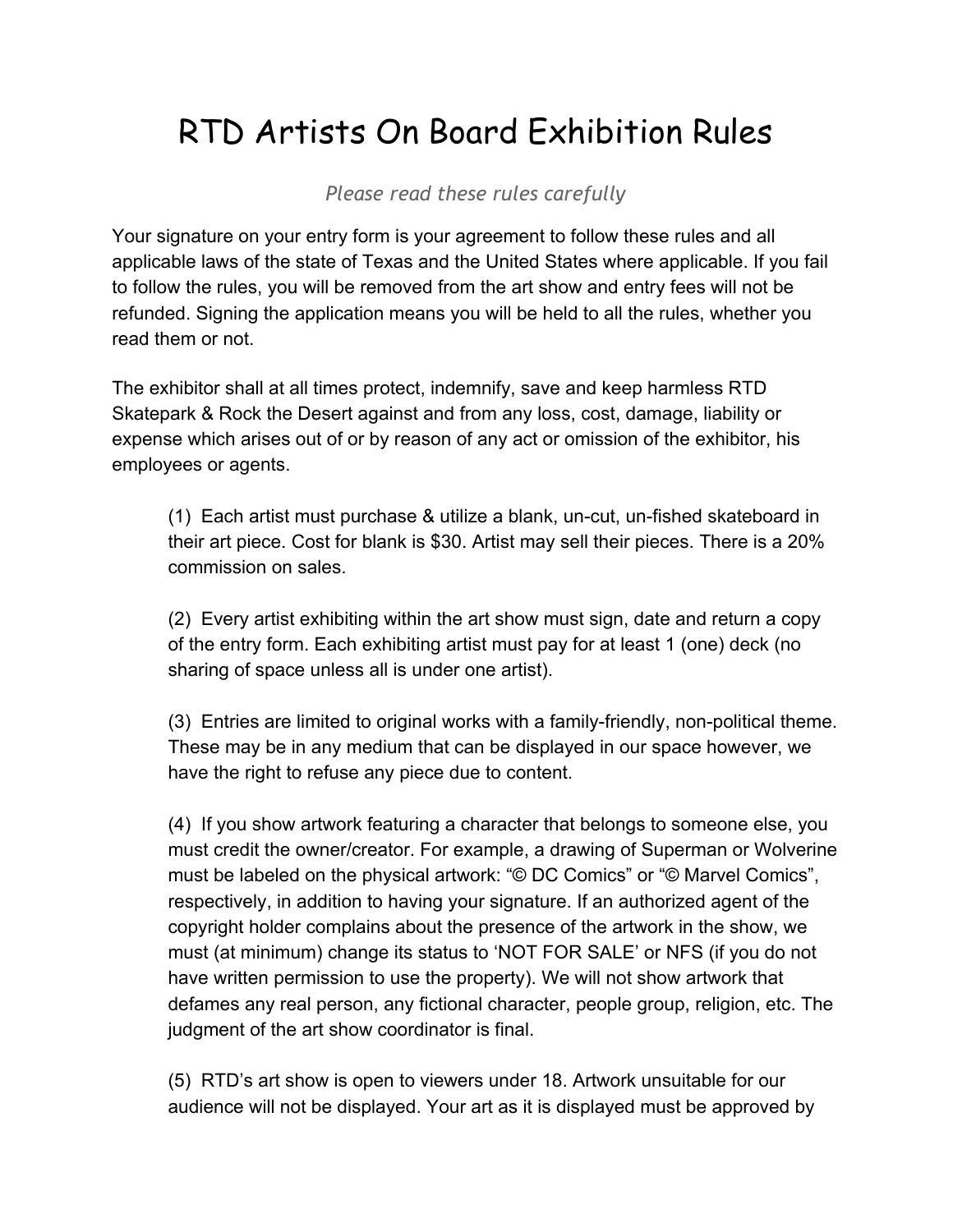the art show coordinator before your art will be accepted and hung. The judgment of the art show coordinator in this matter is final. Please email the art show coordinator at info@rtdskatepark.com before the show if you have questions.

(6) The RTD show staff will not be responsible to supply business cards or flyers. We will provide hanging hardware (binder clips or Velcro dots, depending on the board). We will be as careful as we can when hanging pieces; however, we will take no responsibility for pieces that are damaged in hanging or during the event.

(7) 3-D pieces must be wall mountable. The RTD art show staff takes no responsibility for pieces that are damaged in handling while in transit or in the show.

(8) All artwork must be clearly labeled (by printing, not longhand). Make certain that each piece has on its back the artist's name and address, the artist's number, piece number and the minimum bid.

(9) All fees must be paid in advance. We will not reserve space for you until you have returned your dated entry form with your signature, and paid your fees. Please make the cheques payable to "Rock the Desert". You can also fax your application & credit card information in to a special secured fax. If faxing, send your application WITH your credit card authorization – do not mail one & fax the other.

(10) Once a piece is entered into the show, you cannot change its conditions of sale, such as 'NFS' status. A piece is considered to have been entered when the minimum bid price or bid sheet is posted beside the work.

(11) ABANDONED ART. ANY ART WORK NOT CLAIMED BY THE ARTIST OR THE BIDDER, IF NO ARRANGEMENTS WERE MADE FOR PICKUP OR RETURN, BY AUGUST 15, 2015 WILL BE CONSIDERED ABANDONED AND DISPOSED OF AT THE DISCRETION OF THE ART SHOW COORDINATOR.

Artwork bid on but not yet paid for at the time local artists pick up their artwork is considered NPU (Not Picked Up) and should be taken by the artist.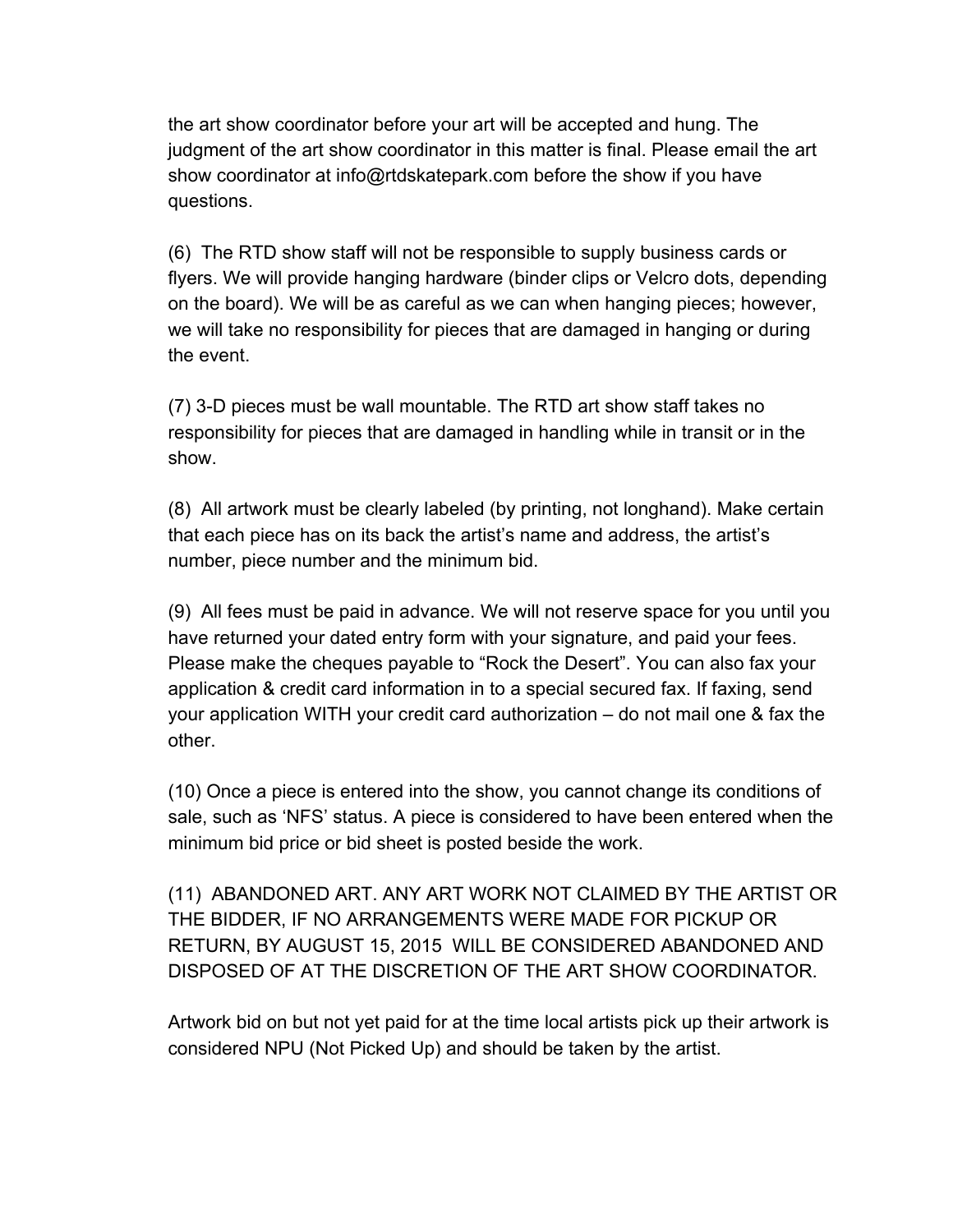(12) Rock the Desert does not have insurance on artwork being displayed or stored. You are responsible for your own insurance (check your homeowner's or renter's policy; you may have appropriate coverage there).

(13) The bidding ends at the closing of Rock the Desert on August 9th. The piece will be sold for the highest written bid above the artist's minimum bid. 20% commission will be taken out of the final sale price.

(14) Quick Sale. You have the option of allowing pieces to be sold during the art show at a quick sale price or for the highest bid at the close of the art show. Please indicate whether each piece is available for quick sale by writing the dollar amount on the back of your artwork. The quick sale dollar amount should be higher than the minimum bid. Pieces without any bids will be sold at the quick sale price, if listed, after the bidding is closed. Once an item has a bid, it is no longer eligible for quick sale.

(15) Buyers must pay in full including sales tax and pick up their purchase before the close of the art show on August 11th. Art which has been bid on and has not been picked up by bidder or artist at the close of the show, and no pickup arrangements were made with the art show coordinator, will be considered abandoned and immediately following the show will be handled in accordance with our policies.

(16) You will be paid within three weeks after the show close for art that was sold. No payments will be made at the show. To assist artists in safeguarding their legal rights as creators of their works, RTD will provide each artist or exhibitor with a record of all purchasers' names in your accounting sheet (which comes with your cheque).

(17) Artists must drop of thier pieces between 3pm and 7pm on August 3rd.

(18) ART SHOW BIDDING WILL CLOSE AT ROCK THE DESERT CLOSING TIME SATURDAY. Artists displaying art 'NFS' and pieces not available at the close of show for quick sale price or minimum bid, may withdraw their art on Saturday at the end of the event or choose to continue to display their work until Wednesday, August 12th. All work must be picked up by Wednesday, August 12th at 7pm.